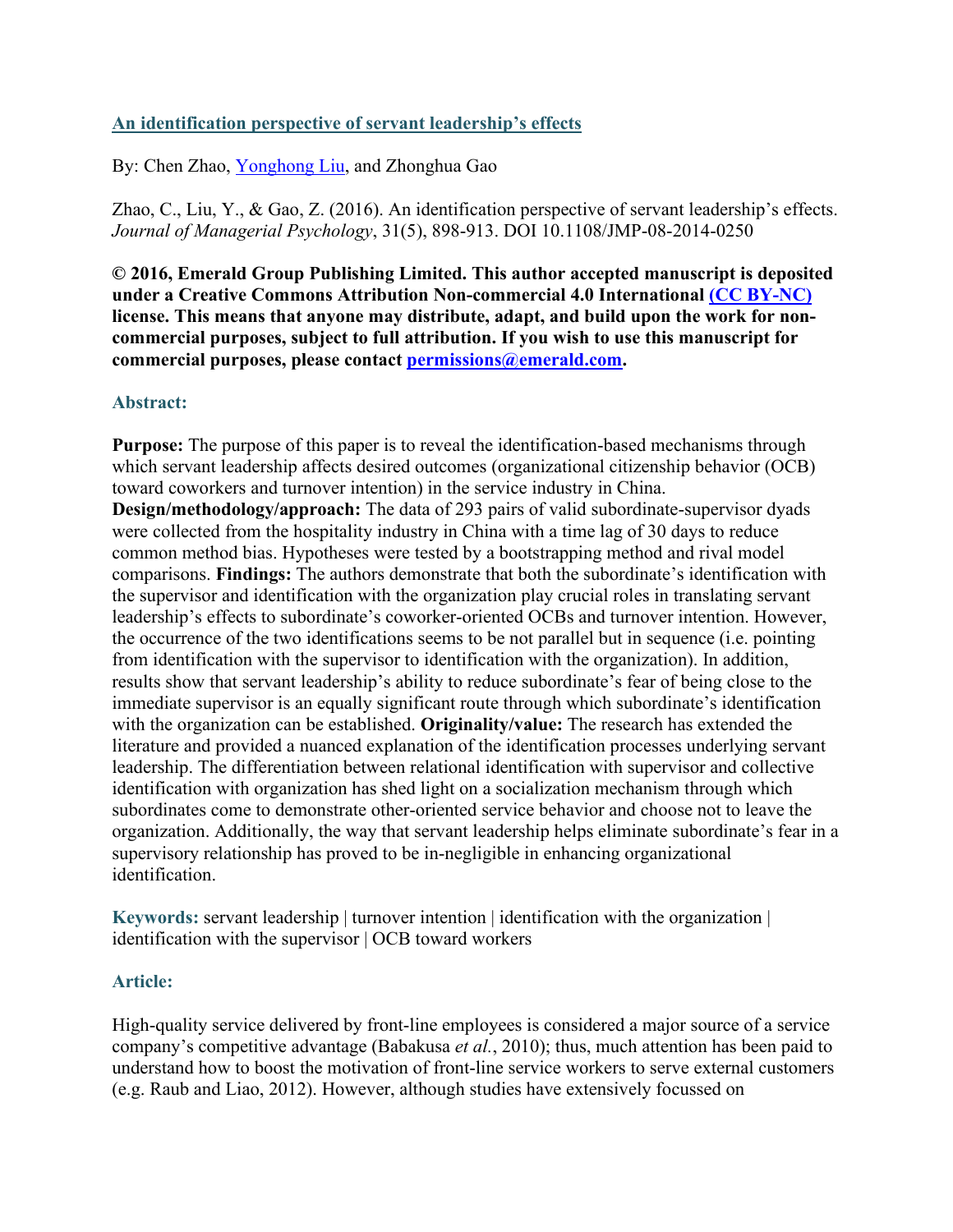organizational citizenship behavior (OCB) in general and helping behavior in particular, the serving behavior of front-line workers, which is intended to benefit coworkers as internal customers, has been less known. The service industry is characterized by a high turnover rate (Babakusa *et al.*, 2010). For instance, the turnover rate in the Chinese traditional service industry in 2013 is 19.4 percent, and this rate reached as high as 30 percent in the hospitality industry, compared with an average of 16.7 percent across all industries. The growing cost caused by employee turnover has placed a heavy burden to service companies. Moreover, employees in the service industry are normally undereducated and have not received sufficient on-the-job training. This phenomenon imposes difficulty in personnel management in the sense that the supervisors, promoted from below, lack necessary leadership so as to successfully carry out their responsibilities.

In this study, supervisors with servant leadership style are expected to retain subordinates in the organization and enable them to better serve internal customers because servant leadership is characterized by an emphasis on serving others and promoting others' interests ahead of his own (Liden *et al.*, 2008). Research effort has been conducted to determine the underlying mechanisms linking servant leadership to subordinates' attitudinal and behavioral reactions (e.g. Liden *et al.*, 2014). Servant leadership is more likely to be seen in the West, where power is less centralized and people are more equal (van Dierendonck, 2011). However, servant leadership has deep ideological roots and rich practical applications in China, despite China being conceived as very high on power distance. For example, "Serving the People," a political slogan in China, has been considered a fundamental principle for the cadres of the Chinese Communist Party. Therefore, servant leadership research should be extended to the Chinese context, and the impact mechanisms of servant leadership in the service industry in China should be revealed.

In this study, social identity theory (SIT, Tajfel and Turner, 1979) has been drawn upon to explicate an identification-based mechanism through which servant leadership influences subordinates' OCB toward coworkers and their turnover intention. SIT and its further extension to the organizational context have identified two basic forms of identification: organizational identification and relational identification (Sluss and Ashforth, 2007). In the servant leadership literature, some scholars have paid attention to the mediating role of followers' organizational identification in the relationship between servant leadership and outcomes (e.g. Zhang *et al.*, 2014; Liden *et al.*, 2014). However, relationships among servant leadership, organizational identification, and relational identification with servant leaders remain unclear. To display a more complete picture of the servant leadership processes and consequences from an identification perspective, two types of identification are considered because both of them can be influenced by supervisors' servant leadership style and help to reduce employees' uncertainty in the workplace.

Specifically, one of the central tenets of servant leadership is a spirit of serving others, which is reflected in the behavioral dimensions such as creating value for the community, and helping subordinates grow and succeed. These values can be transmitted from servant supervisors to their subordinates (Greenleaf, 1970). However, the transmission depends on whether supervisors are recognized and accepted by their subordinates in the first place. If subordinates recognize and accept the style of their supervisors, a sense of security would be obtained through interactions with supervisors (DeRue and Ashford, 2010). By contrast, a lack of security can result in a high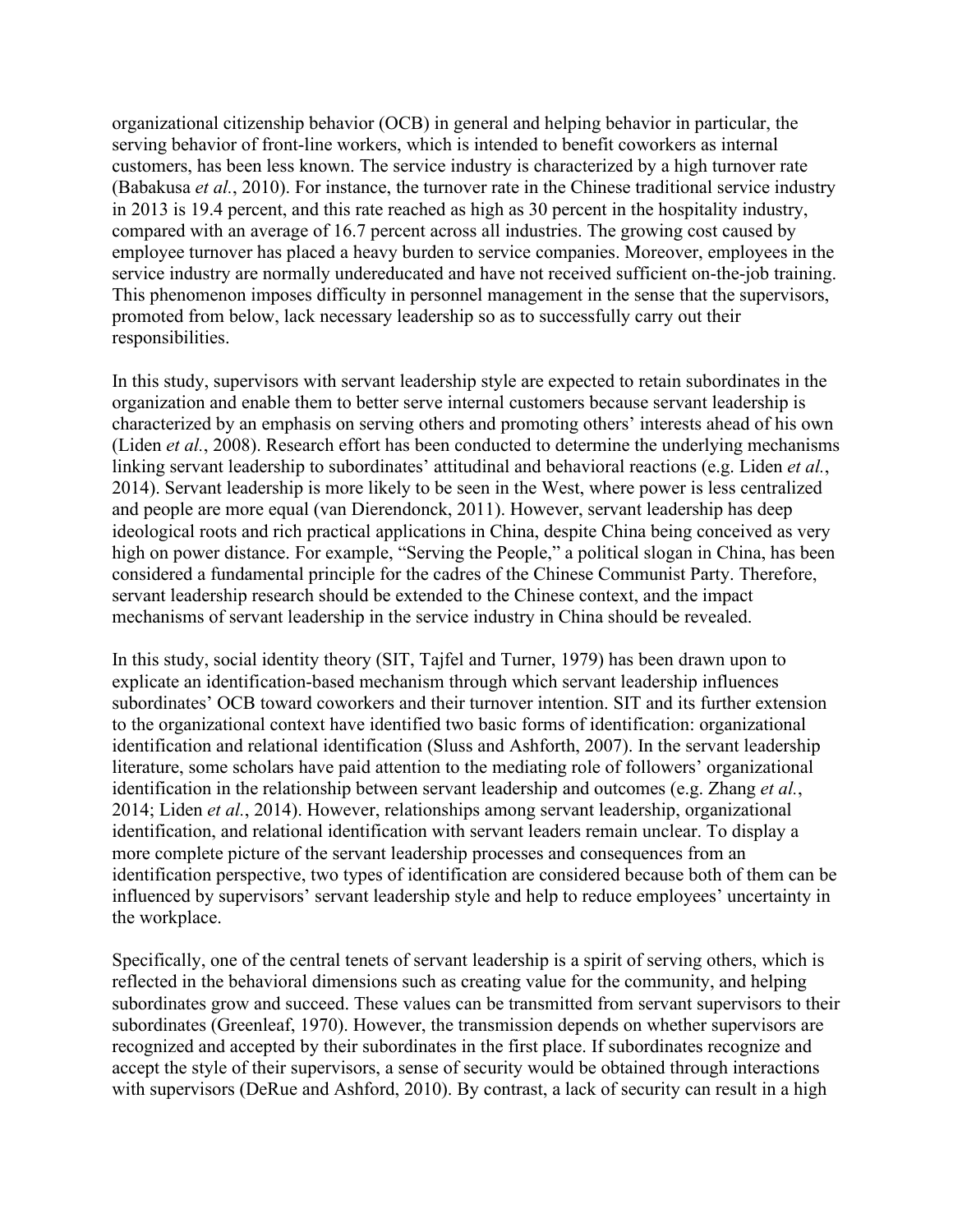level of uncertainty, which contradicts the reason why people join an organization as a social group (Tajfel and Turner, 1979). When the environment is filled with uncertainty, employees will strive to seek information from various available sources to reduce uncertainty (Rosen *et al.*, 2011).

As one of the most accessible sources, high-quality supervisor-subordinate relationship can create such an environment for subordinates to reduce uncertainty (He and Brown, 2013). Supervisor-specific relational models have been proposed to depict the subordinates' perceptions of specific relationships with their immediate supervisors (Pierce and Lydon, 2001). Supervisor-specific avoidance, considered as subordinates' felt discomfort with the closeness with the supervisor and their reluctance to depend on the supervisor, is one type of relational model (Game, 2008). In the Chinese service industry, the avoidance that front-line employees show to their immediate supervisors due to their high-power distance orientation is more pronounced because most supervisors are promoted from the bottom in a relatively short period. Consequently, front-line employees are likely to experience a high level of negative emotions brought by their immediate supervisors. Studies have proposed that an emotional element is an integral part of one's identification (Ashforth and Mael, 1989). Thus, employees' identification can be enhanced by mitigating the negative emotions associated with supervisorspecific avoidance, and supervisor-specific avoidance plays a key role in explaining the mechanism linking servant leadership to subordinates' outcomes from an identification perspective.

The purposes of this research are threefold. First, grounded in SIT and identification literature, we aim to explicate the impact mechanism of servant leadership on employees' relational identification with the supervisor and collective identification with the organization. Second, we reveal the mediating role that supervisor-specific avoidance may play in inducing employees' identifications. Third, we distinguish the roles of the two types of identification in the relationships among servant leadership, supervisor-specific avoidance, OCB toward coworkers, and turnover intention.

# **Theory and hypotheses**

Servant leadership and subordinate's identification

As proposed by Kark and Shamir (2002), different aspects of leadership can prime relational self and collective self of followers and thereby activate relational and collective aspects of followers' identification, respectively. Subordinates' relational identification can be activated by servant supervisors' behaviors associated with their role- and person-based identities. On the one hand, servant supervisors' role-based identities (i.e. serving behaviors) are in accordance with organizational expectations because they believe in the principle of leading by serving followers (Liden *et al.*, 2014). Therefore, servant supervisors are usually viewed as role models by their subordinates especially in the workplace featured mainly by service. On the other hand, the person-based identities of servant supervisors (i.e. humility, dedication, and empowerment) not only can set behavioral standards for subordinates to imitate but also exert great appeal to subordinates (Sluss and Ashforth, 2007). Thus, we expect a positive relationship between servant leadership and subordinates' identification with supervisors.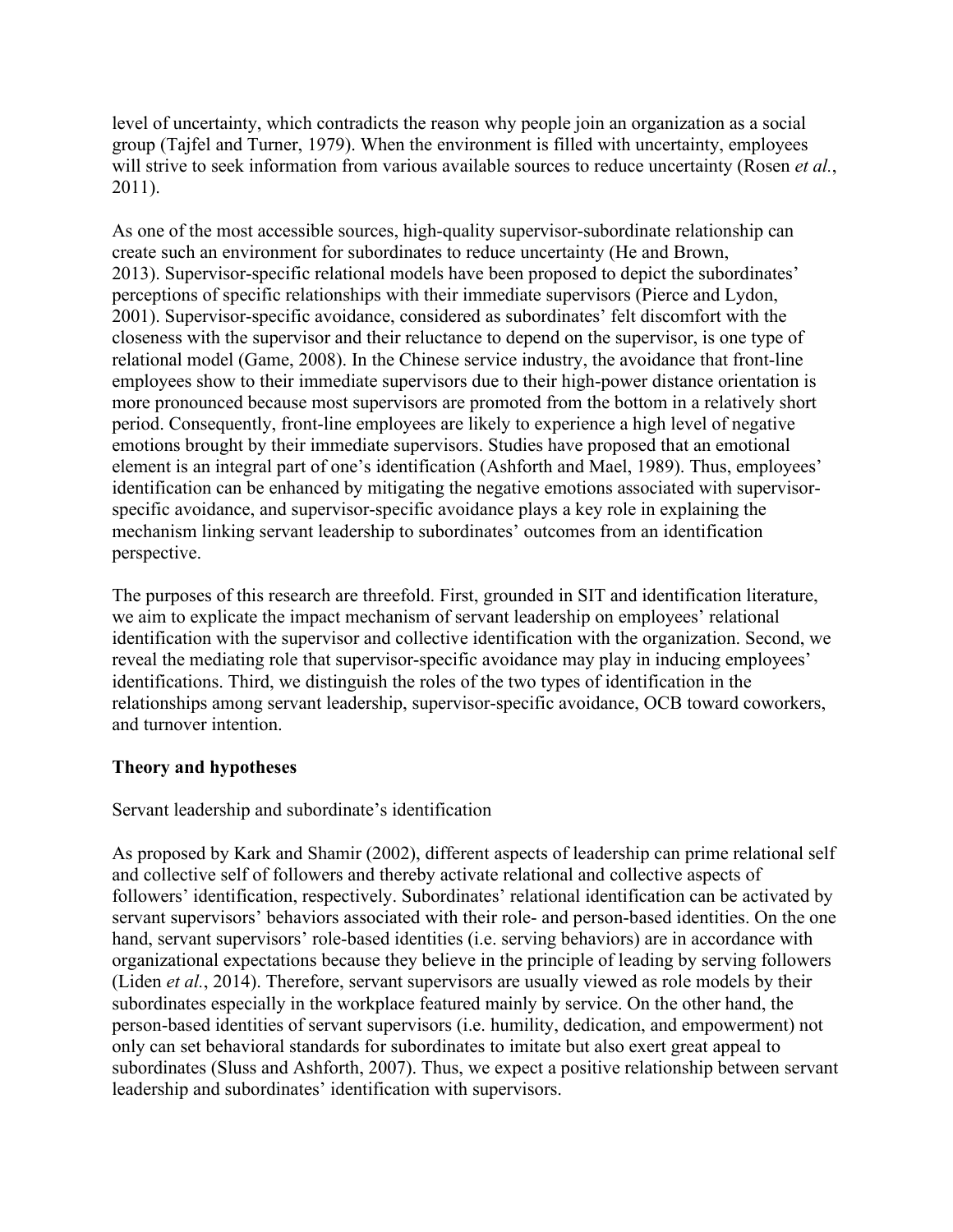According to SIT, uncertainty reduction is one of the major motives why people join in and identify with an organization (Reid and Hogg, 2005). When subordinates perceive high level of uncertainty, particularly about who they are, what they are expected to do and how should they act in specific social contexts, they are in need of a set of clear prototypes (e.g. perceptions, attitudes, feelings, and behaviors) to define their identities. This need can be satisfied by servant supervisors because they possess more knowledge of these expectations, and this knowledge can be transmitted to subordinates (Liden *et al.*, 2008). In addition, servant supervisors can help organizations build a good employer reputation by setting the stage for subordinates' growth and in turn reduce their job-related uncertainty (Rosen *et al.*, 2011). Thus, we expect a positive relationship between servant leadership and subordinates' identification with their organizations. Taken together, we propose the following:

*H1*. Servant leadership is positively related to subordinate's identification with the supervisor (a) and identification with the organization (b).

Supervisor-specific avoidance as a mediator linking servant leadership and subordinate's identification

Supervisor-specific avoidance represents subordinate's negative interpretation of supervisor's behavior due to the negative experiences in the history of relationship episodes with the supervisor. The leadership style of supervisors plays an essential role in shaping the supervisorsubordinate relationship and thus can be considered one of the influential determinants of subordinate's supervisor-specific avoidance. Generally, since servant supervisors are always placing subordinates' interests ahead of their own, a secure attachment bond develops between them and their subordinates. This bond, characterized by subordinates' trust and belief in the dependability of supervisors (Game, 2008), usually helps to reduce subordinates' negative interpretation of their supervisors' behaviors and therefore might lead to the decrease of their supervisor-specific avoidance. Thus, subordinates might show a low level of supervisor-specific avoidance when they are supervised by servant supervisors because they tend to believe that their servant supervisors are trustworthy and dependable due to the fair and beneficiary treatments from supervisors (Game, 2008).

Furthermore, subordinates' low level of supervisor-specific avoidance indicates that they have already attributed their supervisors as trustworthy and dependable. This attribution usually comes from the subordinates' interpretation of the servant supervisors' role- and person-based identities and thus might lead to high level of identification with their supervisors (Sluss and Ashforth, 2007). By contrast, when supervisors lack necessary managerial skills, subordinates will show high level of supervisor-specific avoidance. This situation means that their psychological attachment to supervisors has been breached. Accordingly, they no longer want to define themselves with reference to relationships with supervisors because they attribute supervisors to be untrustworthy and undependable (Sluss and Ashforth, 2007). Thus, we expect that the subordinate's supervisor-specific avoidance result in the decrease of identification with the supervisor: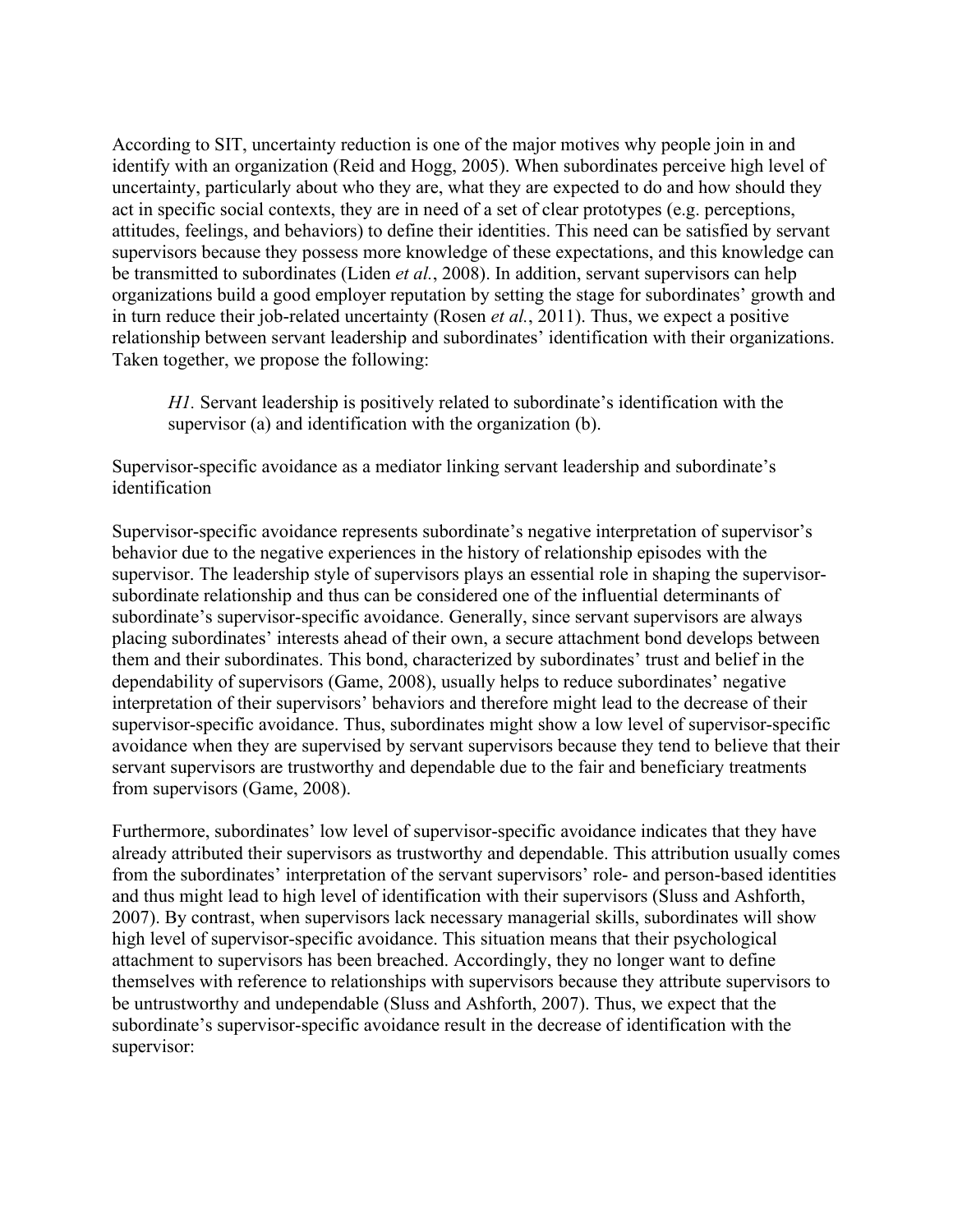*H2a.* Supervisor-specific avoidance mediates the relationship between servant leadership and subordinate's identification with the supervisor.

Aside from being an indicator of the quality of the supervisor-subordinate relationship (Game, 2008), supervisor-specific avoidance is also expected to be associated with organizational identification. Previous research has revealed that self-enhancement and uncertainty reduction are two important motives for organizational identification (He and Brown, 2013). Subordinates' supervisor-specific avoidance indicates a loose relationship with their supervisors (Game, 2008) and thereby leads to difficulties in obtaining not only sufficient opportunities for selfenhancement but also necessary assistance from supervisors to reduce uncertainty. Thus, higher supervisor-specific avoidance might result in the lower identification with the organization. By combining the possible mitigating effect of servant leadership on supervisor-specific avoidance as analyzed before, we hypothesize that:

*H2b.* Supervisor-specific avoidance mediates the relationship between servant leadership and subordinate's identification with the organization.

Roles of identification with the supervisor and identification with the organization

Subordinate's identification with the supervisor mirrors subordinate's positive attitude toward the relationship established with the supervisor in their daily mutual interactions (Sluss and Ashforth, 2007). Given its contagious nature (Barsade, 2002), this positive attitude might spill over to the relationship with coworkers, and a subordinate would most likely display a high level of OCBs toward coworkers. Meanwhile, given that subordinates who strongly identify with the servant supervisor tend to define themselves by both his/her role-based (e.g. providing highquality service) and person-based identities (e.g. selfless, prosocial, and responsible), they are more willing to stay with him/her and enhance their self-esteem by sharing his/her criticism and pride (Chen *et al.*, 2002). By combining the indirect effect of servant leadership on the identification with the supervisor via supervisor-specific avoidance, we thus predict that:

*H3.* Identification with the supervisor transmits the indirect effect of servant leadership via supervisor-specific avoidance primarily to OCB toward coworkers and secondarily to turnover intention.

The more subordinates identify with the organization, the more salient positive organizational attributes (e.g. attractiveness, distinctiveness, prestige, and construed external image) are to one's self-concept (Smidts *et al.*, 2001). Thus, a subordinate would like to stay in and enjoy the prestige associated with the organization. Moreover, the higher the subordinate's identification with the organization, the more he/she may care about the organization's effectiveness (He and Brown, 2013). As a way to promote an organization's effectiveness (Organ, 1988), a subordinate's OCBs toward coworkers might result from his/her identification with the organization. By combining the indirect effect of servant leadership on subordinate's identification with the organization via supervisor-specific avoidance, we thus hypothesize the following: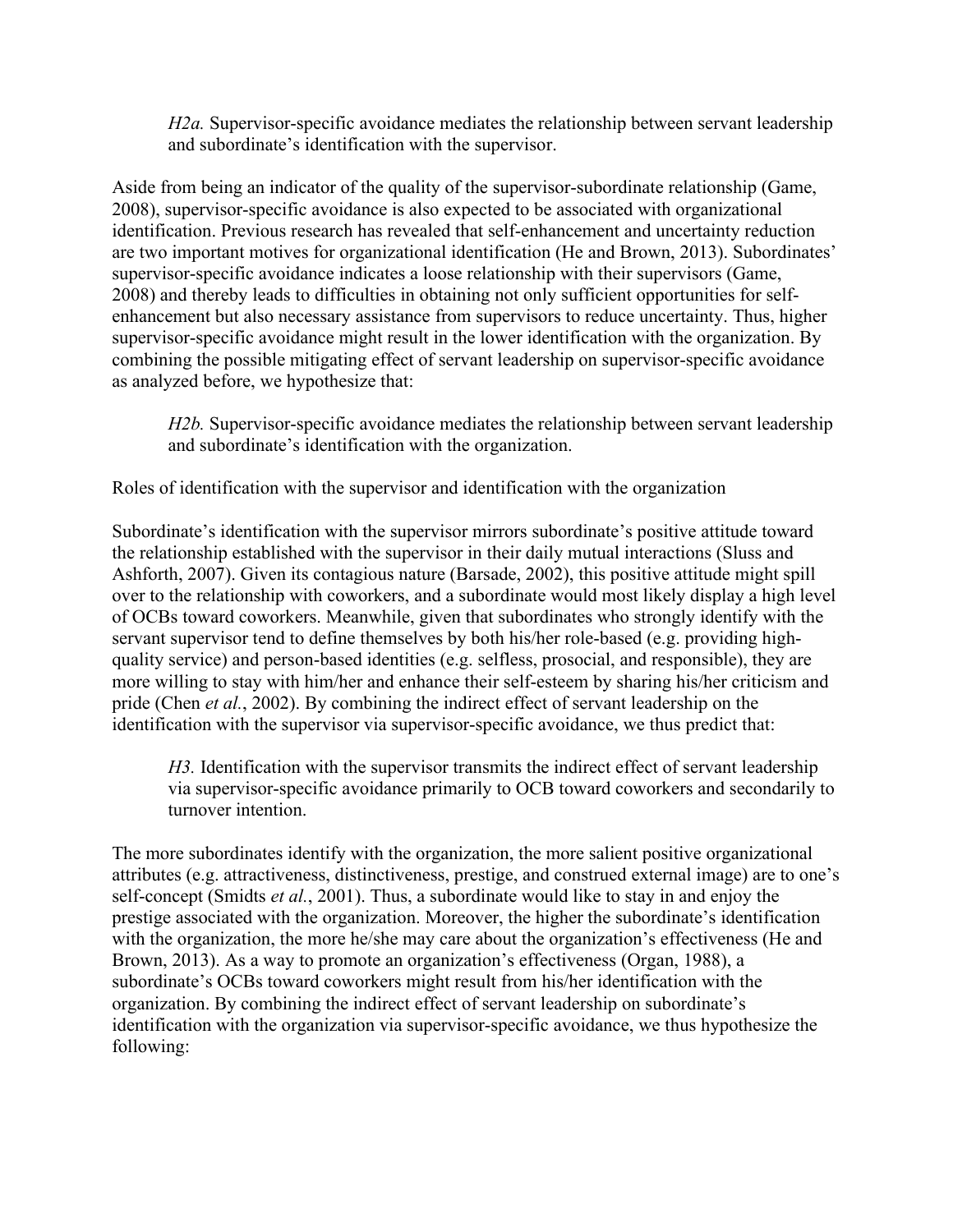*H4.* Identification with the organization transmits the indirect effect of servant leadership via supervisor-specific avoidance primarily to turnover intention and secondarily to OCB toward coworkers.

## **Methods**

## Sample and procedure

Data were collected from five small- to medium-sized companies (with full-time employees ranging from 61 to 198) in the hospitality industry in Beijing, Shandong, and Henan in China. These companies provide hospitality services such as lodging, dining, recreation, and travel planning. Two separate questionnaires for supervisors and subordinates were used. The questionnaire administered to the subordinates contained questions measuring subordinates' perceptions of their direct supervisor's servant leadership behaviors, supervisor-specific avoidance, identification with this supervisor, identification with the organization, turnover intention, and demographic information. The supervisor survey was composed of supervisor's demographic information and questions evaluating each direct subordinate's OCBs toward coworkers.

The survey in each company was conducted with the help of the staff from the HR department or the executive office. Subordinate survey and supervisor survey were distributed with a time lag of 30 days. The company coordinators helped identify subordinates who were on duty on the date the subordinate survey was administered. First, 330 sets of subordinate questionnaire and a cover letter in a sealed envelope were distributed. Survey was not anonymous for the purpose of matching subordinates' data with their direct supervisors'. To ensure confidentiality and to reduce subjects' uncertainty about the consequences of participating in the survey, they were told that only the research team would have access to the data, that their names would be removed once the data had been matched, and that they could seal the envelope again when retuning the questionnaire. The research team stayed on the spot when surveys were filled out and answered comprehension questions raised by subjects. Complete questionnaires were directly returned to researchers. Next, the company coordinators compiled a list of supervisors whose direct subordinates had participated in the survey. Supervisors then received a sealed envelope containing a cover letter, rating forms for each of their direct subordinates, and a short survey soliciting their demographic information. This procedure resulted in 61 supervisors filling out questionnaires for 305 subordinates. Finally, after discarding incomplete, careless, and unmatched questionnaires, a total of 293 pairs of valid subordinate-supervisor dyads were obtained. The average subordinate-supervisor ratio was 4.8:1.

Among the subordinates, 40.6 percent were male, 80.5 percent were born after the year 1980 (a new generation called post-1980s in China, equivalent to the millennial generation), 71.0 percent did not have a college degree, and 89.1 percent were low-level employees without a managerial role. Among the supervisors, 62.3 percent were male, 78.7 percent were post-1980s, and 57.4 percent held a college degree.

**Measures**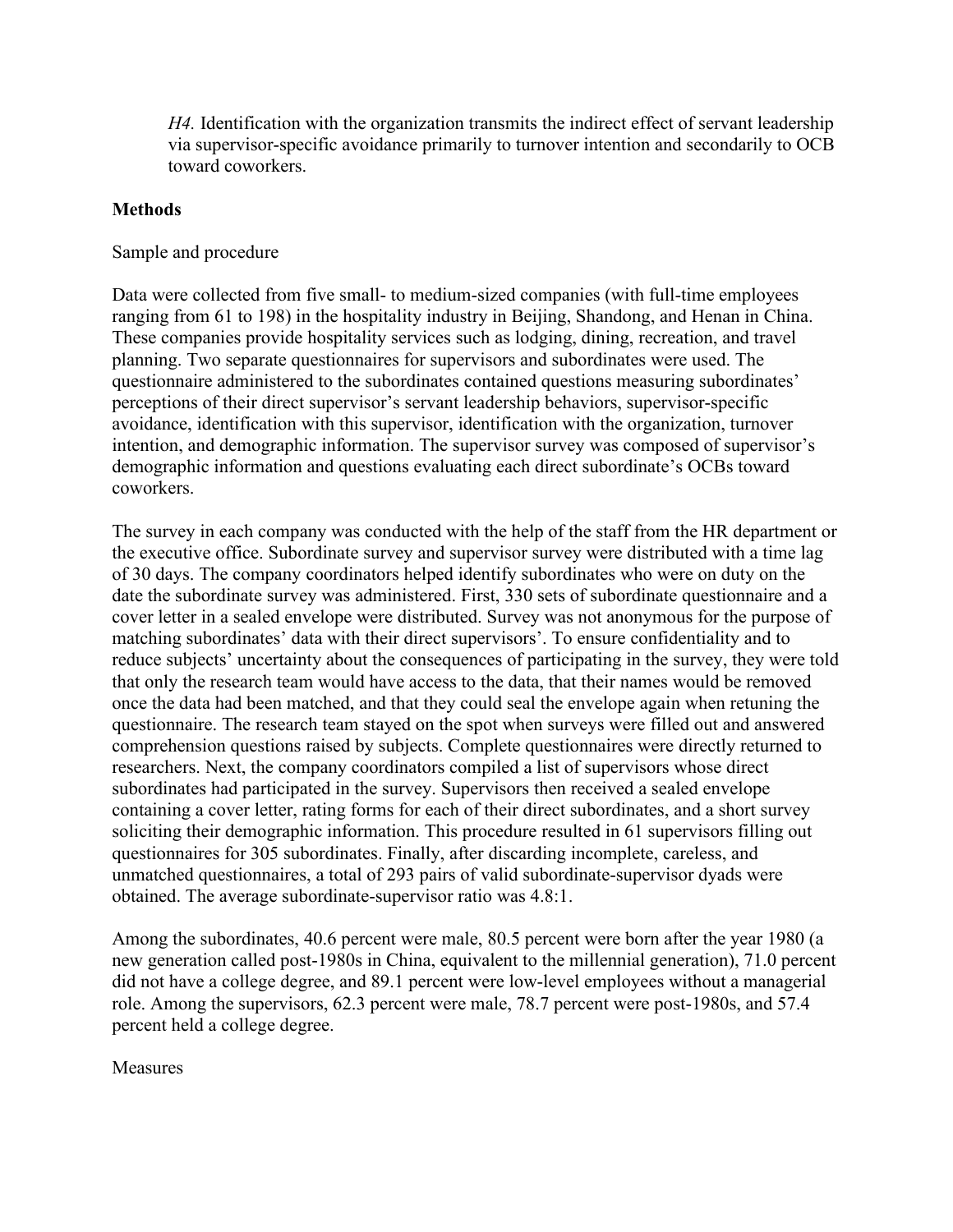Five-point Likert scales, ranging from 1 (strongly disagree) to 5 (strongly agree), were used for all the measures. All the instruments were adapted from existing scales, and were translated and back-translated into Chinese by two assistant professors and two doctoral students to ensure translation equivalence.

# *Servant leadership*

A seven-item shortened version of the servant leadership scale was used. The original scale was developed by Liden *et al.* (2008), including 28 items loaded on seven dimensions. This shortened seven-item scale was composed of items that had the highest loading on each dimension and was validated by Liden *et al.* (2014) following rigorous procedures. A sample item is "My supervisor makes my career development a priority." The reliability was 0.71.

## *Supervisor-specific avoidance*

Three items were adapted from Game's (2008) avoidance subscale of the measure of supervisorspecific relational model. The original scale contains six items including both items capture the discomfort with closeness in the relationship and items capture the reluctance to depend on the supervisor. In our sample, this six-item scale suggested a very poor reliability and factor analyzing them resulted in a three-factor solution. We used the first three items which were loaded on one factor with the highest eigenvalue. A sample item is "I prefer not to show my supervisor how I feel deep down." They capture the discomfort with closeness in the relationship with the supervisor – a typical phenomenon in China due to its high power distance culture. The reliability was 0.65.

## *Identification with the supervisor*

Subordinate's identification with the supervisor was measured with three items drawn from Chen *et al.* (2002). A sample item is "When someone praises my supervisor, I take it as a personal compliment." The reliability was 0.71.

## *Identification with the organization*

Subordinate's identification with the organization was measured with three items drawn from Smidts *et al.* (2001). A sample item is "I feel proud to work for (organization name)." The reliability was 0.87.

## *Turnover intention*

Turnover intention captures both the thoughts of quitting and the intention to find another job (Chen *et al.*, 2011). Two items (i.e. "I frequently think of quitting my job" and "I am planning to search for a new job during the next 12 months") from Chen *et al.* (2011) were used. The reliability of this short scale was 0.74.

## *OCBs toward coworkers*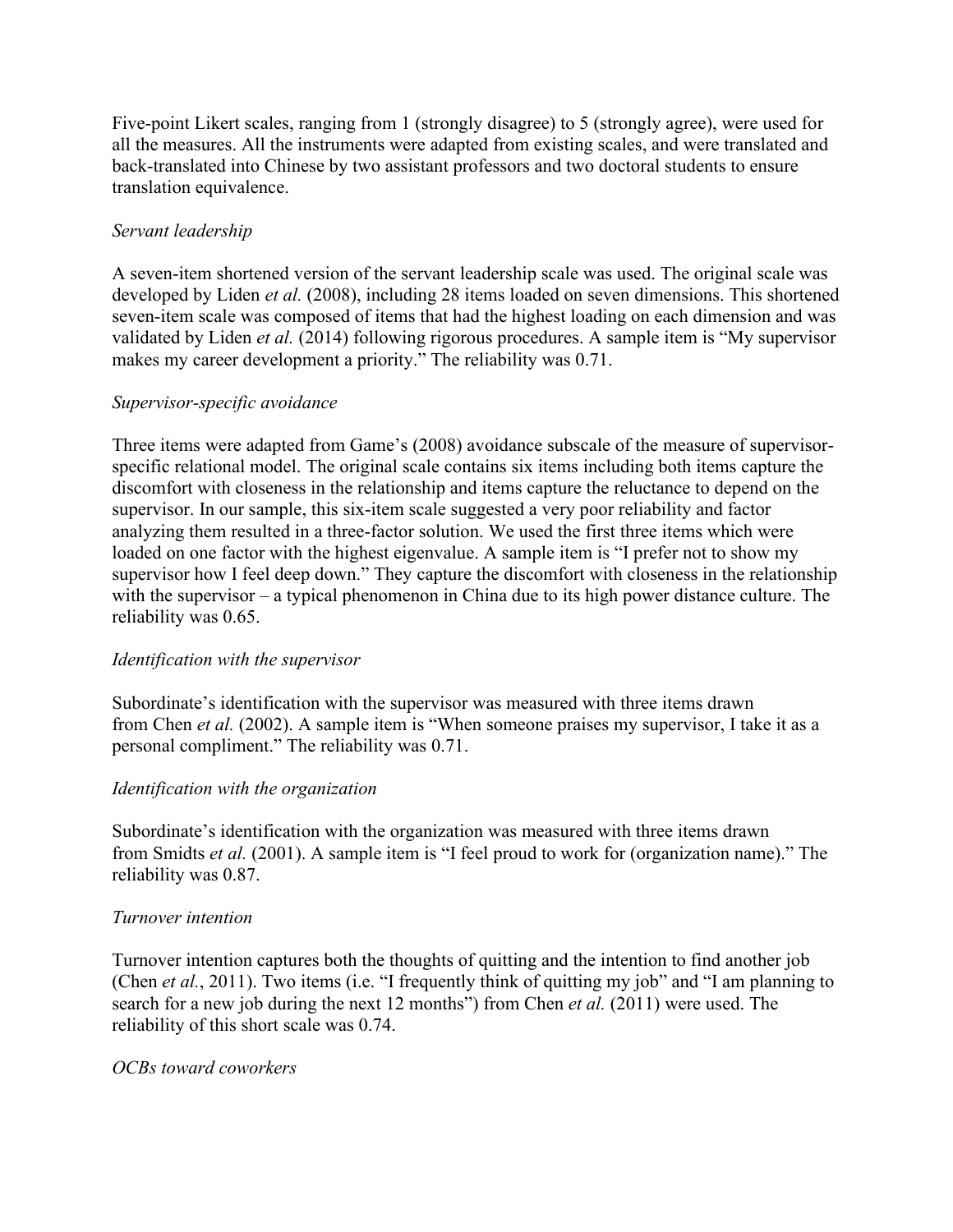Subordinate's OCBs toward coworkers were assessed with six items drawn from the scale of OCB for individuals developed by Williams and Anderson (1991). The original scale contains seven items with one of them assessing the extent to which an employee assists the supervisor (i.e. "Assists supervisor with his/her work (when not asked)") instead of coworkers. The behavioral targets of the remaining six items are coworkers explicitly. A sample items is "Helps coworkers who have heavy workloads." The reliability was 0.83.

### Analytic strategy

Given the multilevel nature of our data (multiple subordinates nested in supervisors), we first calculated the intra-class correlation coefficients (ICC1) for turnover intention and OCBs toward coworkers to determine whether non-independence would be a concern and the appropriate level of analysis. Small ICC1s (0.06 for turnover intentions and 0.07 for OCBs) suggested that there was no substantial variance attributed to the supervisor level, and therefore analysis at the individual (subordinate) level would be appropriate. This is also consistent with our theoretical framework and operationalization of servant leadership where we expect that an individual's perception of his/her supervisor's behavior toward him/her affect the subsequent outcomes.

### **Results**

### Confirmatory factor analyses

We performed CFAs with Mplus 6.12 to assess the measurement model of the six study variables and to ensure discriminant validity of our measures: servant leadership, supervisor-specific avoidance, identification with supervisor, identification with organization, turnover intention, and OCB toward coworkers. The resultant six-factor solution, with correlated factors and uncorrelated error, provided a good fit to the data (*χ*2(237)=418.34, CFI=0.92, TLI=0.90, RMSEA=0.05, SRMR=0.06). In addition, the statistically significant factor loadings of each item were observed to indicate convergent validity. Then, this six-factor model was compared with four alternative models to demonstrate good discriminant validity among the measures. The four alternative models were shown in Table I. As all of these alternative models have shown significantly worse model fit, it is empirically impossible that any measurement model with fewer factors would produce better fit than the baseline model.

| <b>Models</b>                                                   | $\gamma^2$ | df  | <b>CFI</b> | TLI  | <b>RMSEA</b> | <b>SRMR</b> |
|-----------------------------------------------------------------|------------|-----|------------|------|--------------|-------------|
| Six-factor model: SL, SA, IDS, IDO, OCB, TI                     | 418.34     | 237 | 0.92       | 0.90 | 0.05         | 0.06        |
| Five-factor model (a): SL, SA, IDS + IDO, OCB, $T$              | 566.16     | 242 | 0.85       | 0.83 | 0.07         | 0.07        |
| Five-factor model (b): $SL$ , $SA + IDs$ , $IDO$ , $OCB$ , $TI$ | 540.90     | 242 | 0.86       | 0.84 | 0.07         | 0.07        |
| Five-factor model (c): $SL + SA$ , IDS, IDO, OCB, TI            | 500.20     | 242 | 0.88       | 0.86 | 0.06         | 0.06        |
| Four-factor model (d): $SL + SA + IDs$ , IDO, OCB, TI           | 587.90     | 246 | 0.84       | 0.82 | 0.07         | 0.07        |

#### **Table I.** Results of confirmatory factor analyses

**Notes:** SL, servant leadership; SA, supervisor-specific avoidance; IDS, identification with supervisor; IDO, identification with organization; OCB, organizational citizenship behavior toward coworkers; TI, turnover intention

#### Hypotheses tests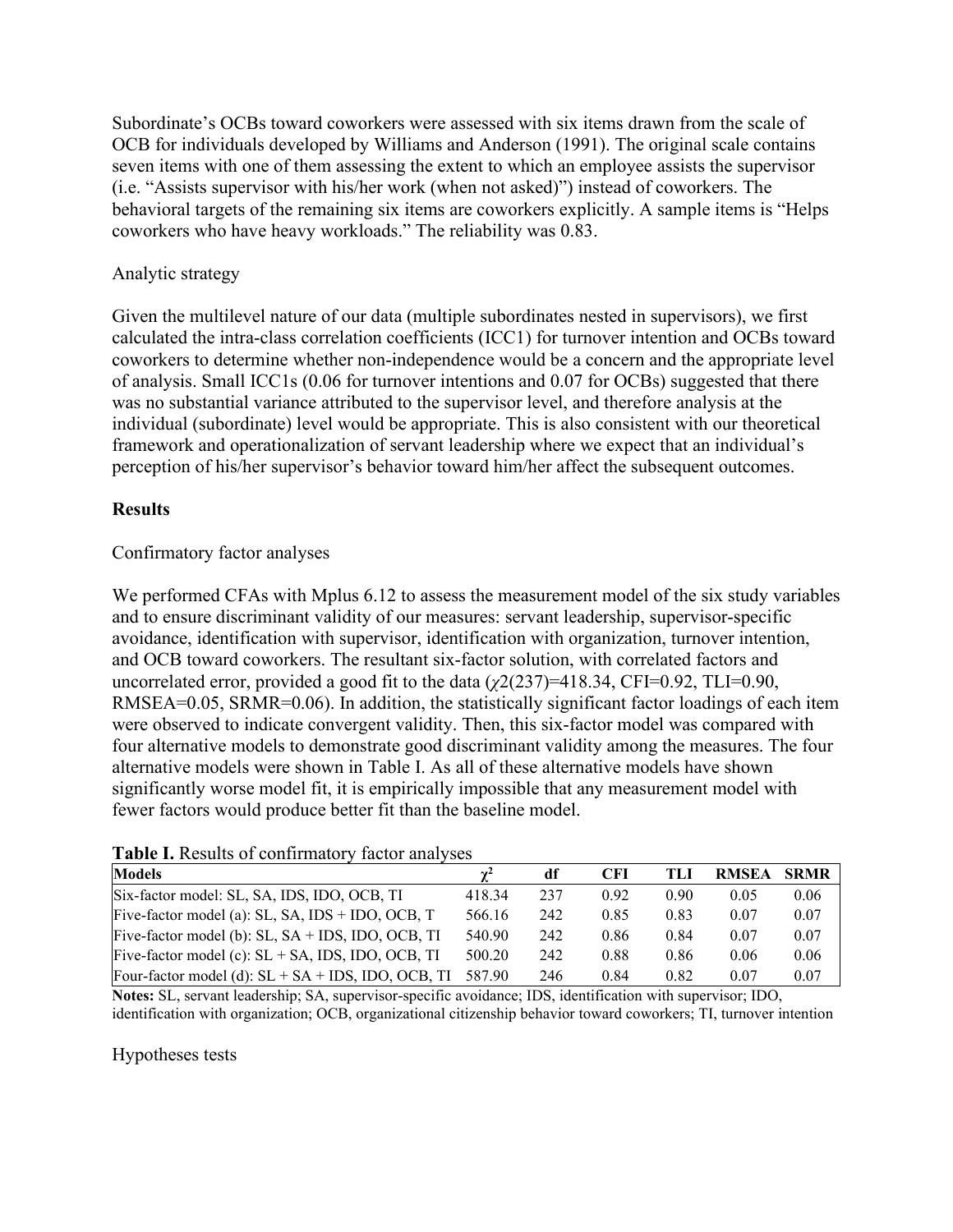We report means, standard deviations, bivariate zero-order correlations, and reliabilities of the study variables in Table II.

| 1. Servant leadership               | 0.71)     |           |          |           |          |        |
|-------------------------------------|-----------|-----------|----------|-----------|----------|--------|
| 2. Supervisor-specific avoidance    | $-0.35**$ | (0.65)    |          |           |          |        |
| 3. Identification with supervisor   | $0.41**$  | $-0.23**$ | (0.71)   |           |          |        |
| 4. Identification with organization | $0.31**$  | $-0.33**$ | $0.35**$ | (0.87)    |          |        |
| 5. Turnover intention               | $-0.12*$  | $0.19**$  | $-0.14*$ | $-0.49**$ | (0.74)   |        |
| 6. OCB-coworker                     | $0.27**$  | $-0.35**$ | $0.25**$ | $0.38**$  | $-0.14*$ | (0.83) |
| Mean                                | 3.22      | 2.31      | 3.34     | 3.57      | 2.94     | 3.92   |
| <b>SD</b>                           | 0.59      | 0.72      | 0.76     | 0.80      | 0.91     | 0.50   |

**Table II.** Descriptive statistics, correlations, and reliabilities

**Notes:** *n* = 293. SD, standard deviation; OCB-coworker, organizational citizenship behavior toward coworkers. Cronbach-α coefficients were reported in the parentheses in the diagonal. \**p* < 0.05; \*\**p* < 0.01 (two-tailed test)

*H1a* and *H1b* proposed that servant leadership is positively related to subordinate's identification with the supervisor (*H1a*) and identification with the organization (*H1b*). Significant zero-order correlations provided support for these two hypotheses. To demonstrate that the significant relationships are not due to measurement error, we further tested a structural model where two types of identification were regressed on servant leadership. This model provided good fit to the data (*χ*2(62)=132.68, CFI=0.93, TLI=0.91, RMSEA=0.06, SRMR=0.05), and the two paths linking servant leadership and identification with supervisor (*β*=0.56, *p* < 0.01) and linking servant leadership and identification with organization ( $\beta$ =0.39,  $p$  < 0.01) were statistically significant, providing further support to *H1a* and *H1b*. *H2*-*H4* were tested simultaneously by estimating the structural model shown in Figure 1. This model was estimated using Mplus 6.12 to obtain the overall model fit indices, point estimations of all the indirect effects as well as their standard errors, and 95 percent bias-corrected bootstrapping confidence intervals (95 percent CIs) for these indirect effects based on 5,000 resamples (MacKinnon *et al.*, 2004). This model also provided good fit to the data (*χ*2(239)=430.47, CFI=0.91, TLI=0.90, RMSEA=0.05, SRMR=0.06). *H2a* and *H2b* proposed that the relationships between servant leadership and subordinate's identification with the supervisor (*H2a*) and between servant leadership and subordinate's identification with the organization (*H2b*) are mediated by supervisor-specific avoidance. As seen in "Step 1" in Table III, estimations of these two mediating effects suggested that only *H2b* was supported (point estimate=0.34, 95 percent CI (0.08, 0.81)). Supervisorspecific avoidance did not mediate the relationship between servant leadership and identification with supervisor (point estimate=−0.03, 95 percent CI (−0.47, 0.22)). *H3* predicted that identification with the supervisor transmits the indirect effect of servant leadership via supervisor-specific avoidance primarily to OCB toward coworkers and secondarily to turnover intention. Since the indirect effect linking servant leadership and identification with supervisor via supervisor-specific avoidance was not shown in our sample, servant leadership was not able to exert influence on either subordinate's OCB or turnover intention indirectly through specific avoidance and identification with the supervisor in a sequence. Thus, *H3* was not supported. *H4* predicted that identification with the organization transmits the indirect effect of servant leadership via supervisor-specific avoidance primarily to turnover intention and secondarily to OCB toward coworkers. This hypothesis was supported by significant indirect effects shown in "Step 2" in Table III (point estimate=−0.20, 95 percent CI (−0.51, −0.05) for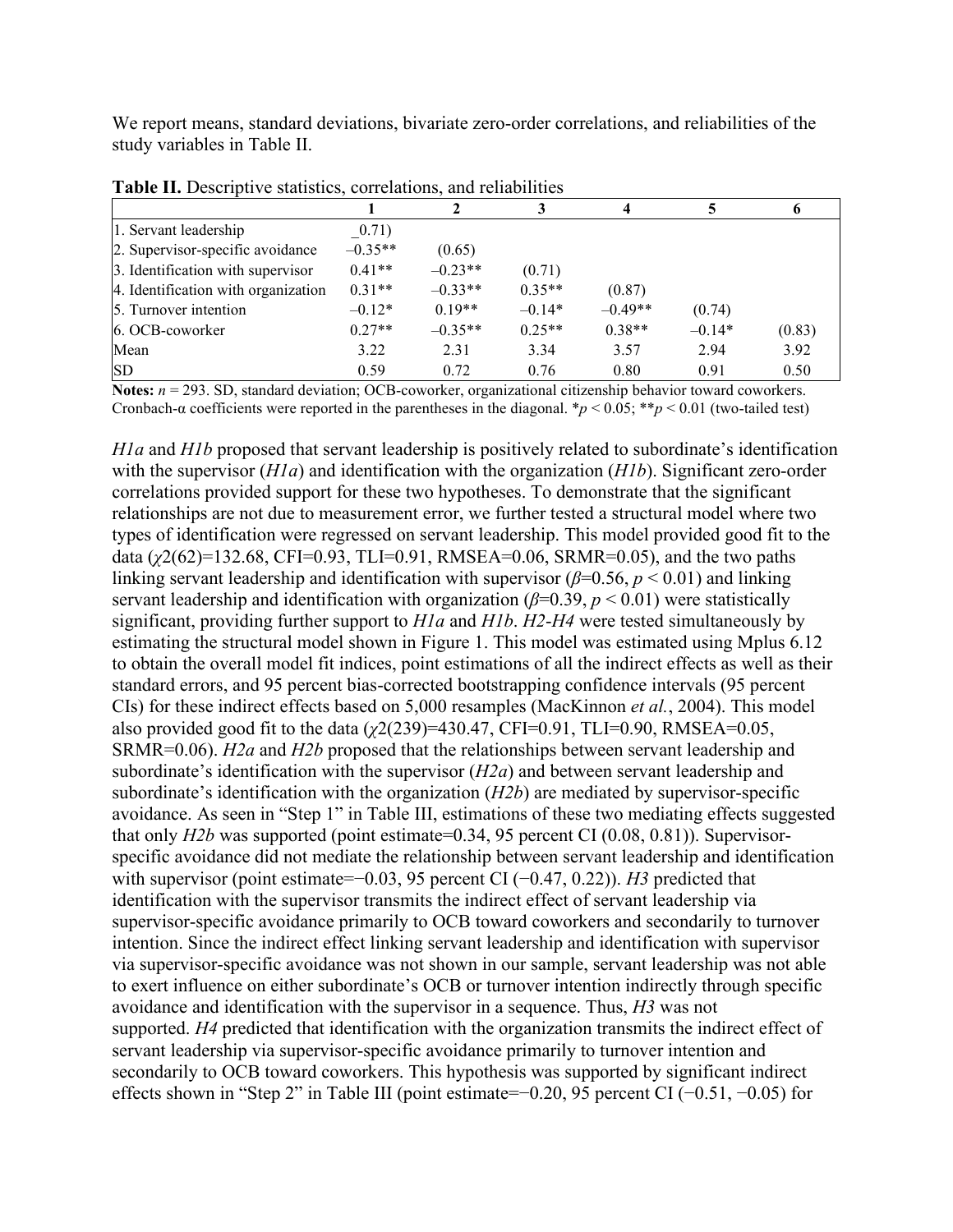turnover intention and point estimate=0.08, 95 percent CI (0.01, 0.22) for OCB). Figure 2 presents a summary of the unstandardized path coefficients and their standard errors for the hypothesized model.

|                                      | 95% bias-corrected<br>bootstrapping CI |                  |              |                                  | 95% bias-corrected<br>bootstrapping CI |              |  |
|--------------------------------------|----------------------------------------|------------------|--------------|----------------------------------|----------------------------------------|--------------|--|
|                                      | Point estimate                         | Lower            | <b>Upper</b> | Point estimate                   | Lower                                  | <b>Upper</b> |  |
| Step 1                               | Identification with supervisor         |                  |              | Identification with organization |                                        |              |  |
|                                      |                                        | Indirect effects |              | Indirect effects                 |                                        |              |  |
| $SL \rightarrow SA$                  | $-0.03$                                | $-0.47$          | 0.22         | 0.34                             | 0.08                                   | 0.81         |  |
| Step 2                               | OCB-coworker                           |                  |              | Turnover intention               |                                        |              |  |
|                                      |                                        | Indirect effects |              |                                  | Indirect effects                       |              |  |
| $SL \rightarrow SA \rightarrow IDs$  | 0.00                                   | $-0.04$          | 0.01         | 0.00                             | $-0.09$                                | 0.03         |  |
| $SL \rightarrow SA \rightarrow IDO$  | 0.08                                   | 0.01             | 0.22         | $-0.20$                          | $-0.51$                                | $-0.05$      |  |
| Supplemental analysis                |                                        | OCB-coworker     |              |                                  | Turnover intention                     |              |  |
|                                      |                                        | Indirect effects |              |                                  | Indirect effects                       |              |  |
| $SL \rightarrow SA \rightarrow IDO$  | 0.10                                   | 0.03             | 0.23         | $-0.18$                          | $-0.39$                                | $-0.07$      |  |
| $SL \rightarrow IDs \rightarrow IDO$ | 0.10                                   | 0.04             | 0.22         | $-0.18$                          | $-0.41$                                | $-0.06$      |  |
| Total indirect effect                | 0.20                                   | 0.10             | 0.39         | $-0.37$                          | $-0.70$                                | $-0.20$      |  |

**Table III.** Mediating effects of servant leadership on two types of identification, OCB, and turnover intention

**Notes:** SL, servant leadership; SA, supervisor-specific avoidance; IDS, identification with supervisor; IDO, identification with organization; OCB-coworker, organizational citizenship behavior toward coworkers. Unstandardized coefficients are reported



**Figure 1.** Hypothesized model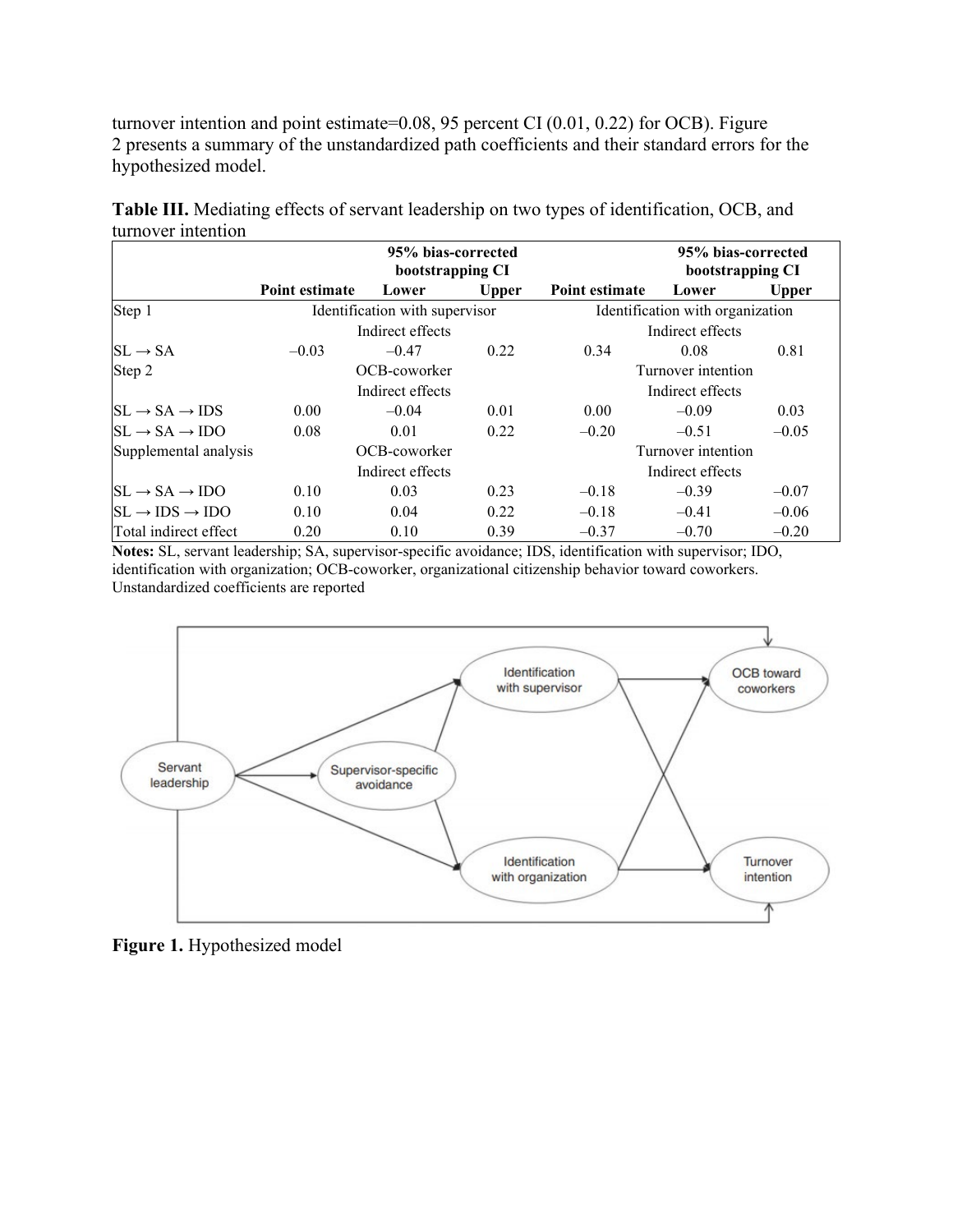

#### **Figure 2.** Results for the hypothesized model

**Notes:** Unstandardized coefficients and their standard errors (in the parentheses) are reported. Residuals of identification with supervisor and identification with organization are correlated as recommended by Preacher and Hayes (2008). \**p* < 0.05; \*\**p* < 0.01

Supplemental analyses

Our results shown in Figure 2 failed to support the mediating role of supervisor-specific avoidance in the relationship between servant leadership and subordinate's identification with the supervisor. Rather, the direct effect of servant leadership on identification with supervisor  $(b=0.96, SE=0.37, p < 0.01)$  remained very strong. Additionally, when the effects of identification with organization on turnover intention and OCB toward coworkers were controlled for, identification with supervisor did not explain additional variances, evidenced by two non-significant path coefficients. These may suggest that identification with supervisor is more of a proximal consequence of servant leadership, whereas identification with organization is more of a proximal antecedent of turnover intention and OCB. Suggested by the significant correlated residuals of identification with supervisor and identification with organization, it seems plausible that there is a sequential causal relationship between the two types of identification, with a direction pointing from identification with supervisor to identification with organization. In fact, previous research, using a time-lagged research design, has shown that there involves a generalization process where it is subordinates identification with the leader that further generalizes to their identification with the organization (Sluss *et al.*, 2012).

To empirically test this plausibility, we compared two models where the sequence linking two types of identification was reverse-ordered (Jermier and Schriesheim, 1978). First, we constructed the baseline model (see Figure 3) by removing all the non-significant paths in Figure 2 and replacing the correlated residuals with a direct link pointing from identification with supervisor to identification with organization. This step was to test whether a simpler model, compared with the one having more paths to estimate (the model in Figure 2), would fit equally well. Results have shown that this modified model did not fit worse (*χ*2(244)=441.40, CFI=0.91, TLI=0.90, RMSEA=0.05, SRMR=0.07, *Δχ*2(5)=10.94, *p* > 0.05) and, since it is simpler, should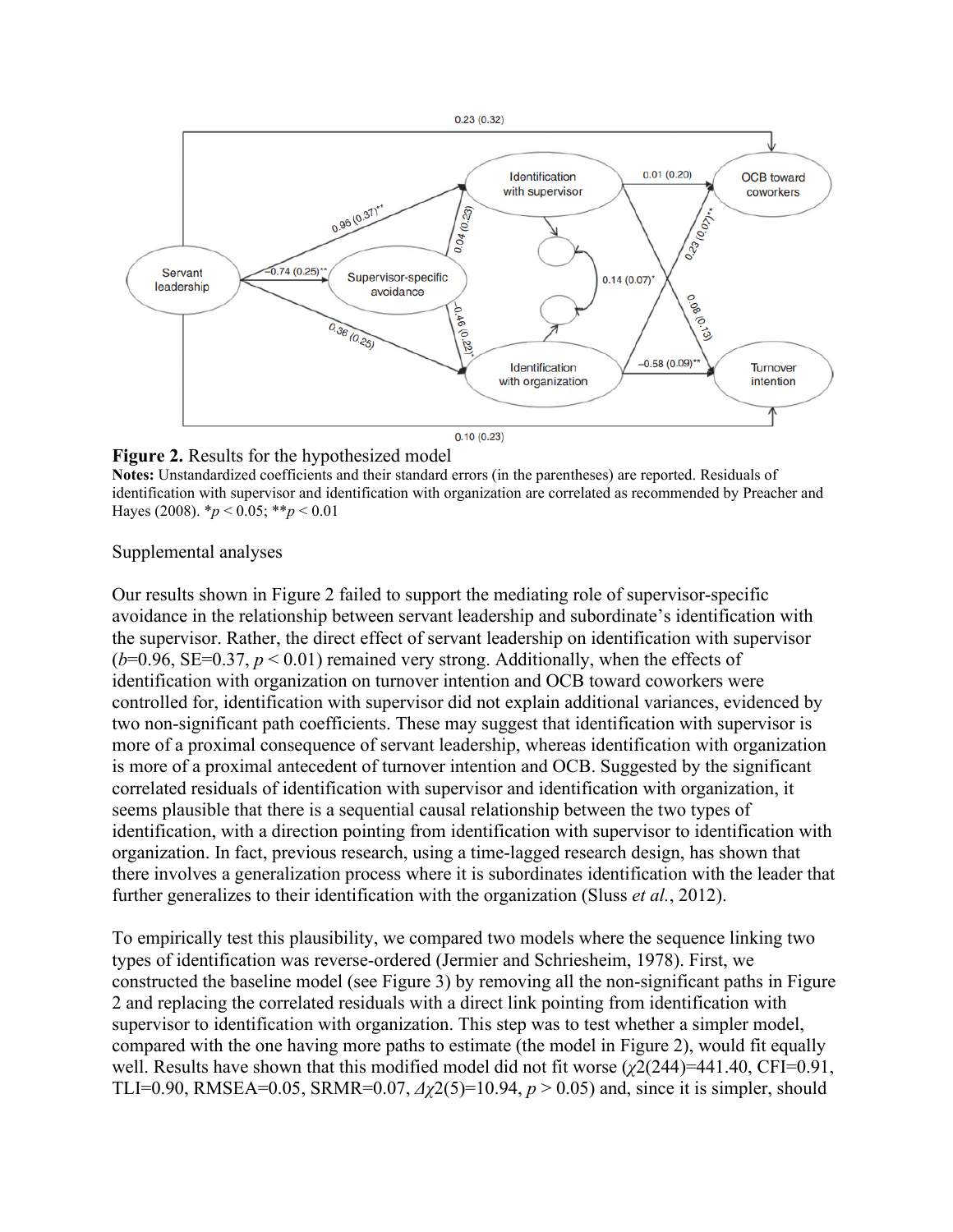be considered a preferred model. Next, we constructed an alternative model by reversing the order between two types of identification. Such a change not only altered the directionality between the two variables, but also imposed the need to estimate two additional parameters (correlated residuals between identification with supervisor and turnover intention and between identification with supervisor and OCB). This model, fit worse  $(\chi^2(242)=444.27)$  and being more complex, failed to be a more plausible one. Looking into the model fit index Akaike information criterion has also suggested that the baseline model, as shown in Figure 3, fit better to our data. This modified model explicates the effects of servant leadership on turnover intention and OCB toward coworkers through supervisor-specific avoidance and identification with supervisor in the first place, and subsequently identification with organization. As seen in the rows under "supplemental analysis" in Table III, we report the estimated indirect effects of servant leadership on OCB toward coworkers and turnover intentions through different mechanisms, as well as the total indirect effects.





**Notes:** All the paths are significant at the  $\alpha = 0.05$  level. Unstandardized coefficients and their standard errors (in the parentheses) are reported

Our modified model differs from the hypothesized one. Specifically, the hypothesized model proposes that supervisor-specific avoidance mediates the relationship between servant leadership and both types of identification, placing both identifications as parallel mechanisms that further influence two subordinate outcomes. The modified model, however, suggests that there appears a sequential relationship between identification with supervisor and identification with organization, and that both supervisor-specific avoidance and identification with supervisor may precede identification with organization. Therefore, we provide a theoretical account for why this may be the case.

First, the sequential ordering between relational identification and organizational identification can be empirically supported and theoretically explained by Sluss *et al.*'s (2012) extension of SIT. Recognition of the role that relational identification plays in eliciting organizational identification has challenged the depersonalization argument in the organizational identification literature (i.e. for someone to identify with an organization, a depersonalization process needs to occur first, Tajfel and Turner, 1979). Instead, a personalized facet may not or should not be removed in understanding the issue of organizational identification (Sluss *et al.*, 2012). Second, supervisor-specific avoidance and identification with supervisor are two psychological states and they manifest themselves as the fear of being close to the supervisor and the pride of being a subordinate to the supervisor, respectively. They are likely to be driven by separate processes,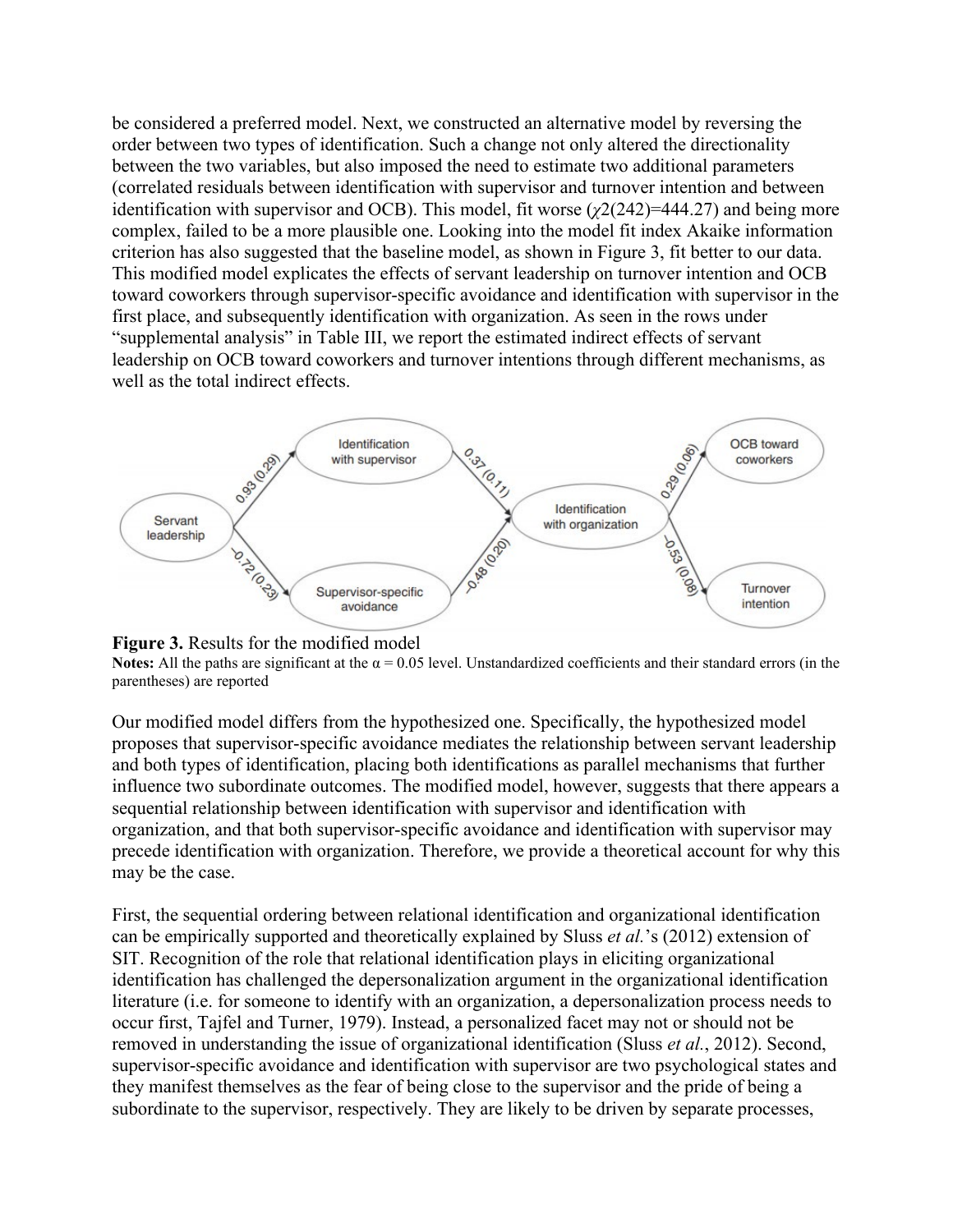one being more emotional, and the other being more cognitive (Millar and Tesser, 1986). On the one hand, supervisor-specific avoidance describes an affective process. Subordinates with high supervisor-specific avoidance do not feel comfortable getting close to their supervisors and they feel awkward or even ashamed to express their true thoughts or feelings (Collins, 1996; Game, 2008). On the other hand, identification with supervisors describes a cognitive process where subordinates use this supervisor-subordinate role-relationship to define themselves (Sluss and Ashforth, 2007). It has been highlighted that both the affective and the cognitive processes are non-negligible mechanisms through which identification with an organization occurs (He and Brown, 2013). Therefore, it makes most sense to believe that supervisor-specific avoidance and identification with supervisor play as two such processes that precede identification with organization.

## **Discussion**

This study demonstrates several identification-related psychological mechanisms through which servant leadership exerts its influence on subordinate's turnover intention and OCB toward coworkers, two outcomes that are crucial for the service industry in general and hospitality industry in particular. In specific, we found that supervisor's servant leadership elicits subordinate's identification with the supervisor and reduces subordinate's supervisor-specific avoidance, both of which in turn influence subordinate's identification with the organization. Organizational identification directly helps reduce subordinate's turnover intention and facilitate coworker-oriented serving behaviors (i.e. OCB toward coworkers).

## Theoretical implications

First, this study provides a nuanced understanding of the servant leadership process. Specifically, our model delineates how subordinates become identified with their organization when they are exposed to a servant supervisor. The sequential identification process pointing from relational identification with supervisor to generalized organizational identification has suggested that servant leadership may directly establish subordinates' relational self that is associated with their servant role identity first and then indirectly activate subordinates' identification with the organization. Although prior research has investigated the role of organizational identification in transmitting the effect of servant leadership to subordinate outcomes (Zhang *et al.*, 2012; Liden *et al.*, 2014), the present research compliments previous work by adding a personalized and a relational self into the picture (Sluss *et al.*, 2012), better capturing the one-onone supervisory relationship in the servant leadership process.

Second, our emphasis on the mediating roles of identification with the supervisor and supervisorspecific avoidance has enriched our understanding of the relationship between servant leadership and identification with organization. Although the relational identification with supervisor characterizes a cognitive mechanism (i.e. the development of a relational self), supervisorspecific avoidance, denoted as an important supervisor-subordinate relations type (Game, 2008), may capture an emotional process through which subordinate's supervisor-specific distress and hence work-related uncertainty can be largely reduced. In fact, our results have shown that these two mediating effects are equal in magnitude. Such empirical findings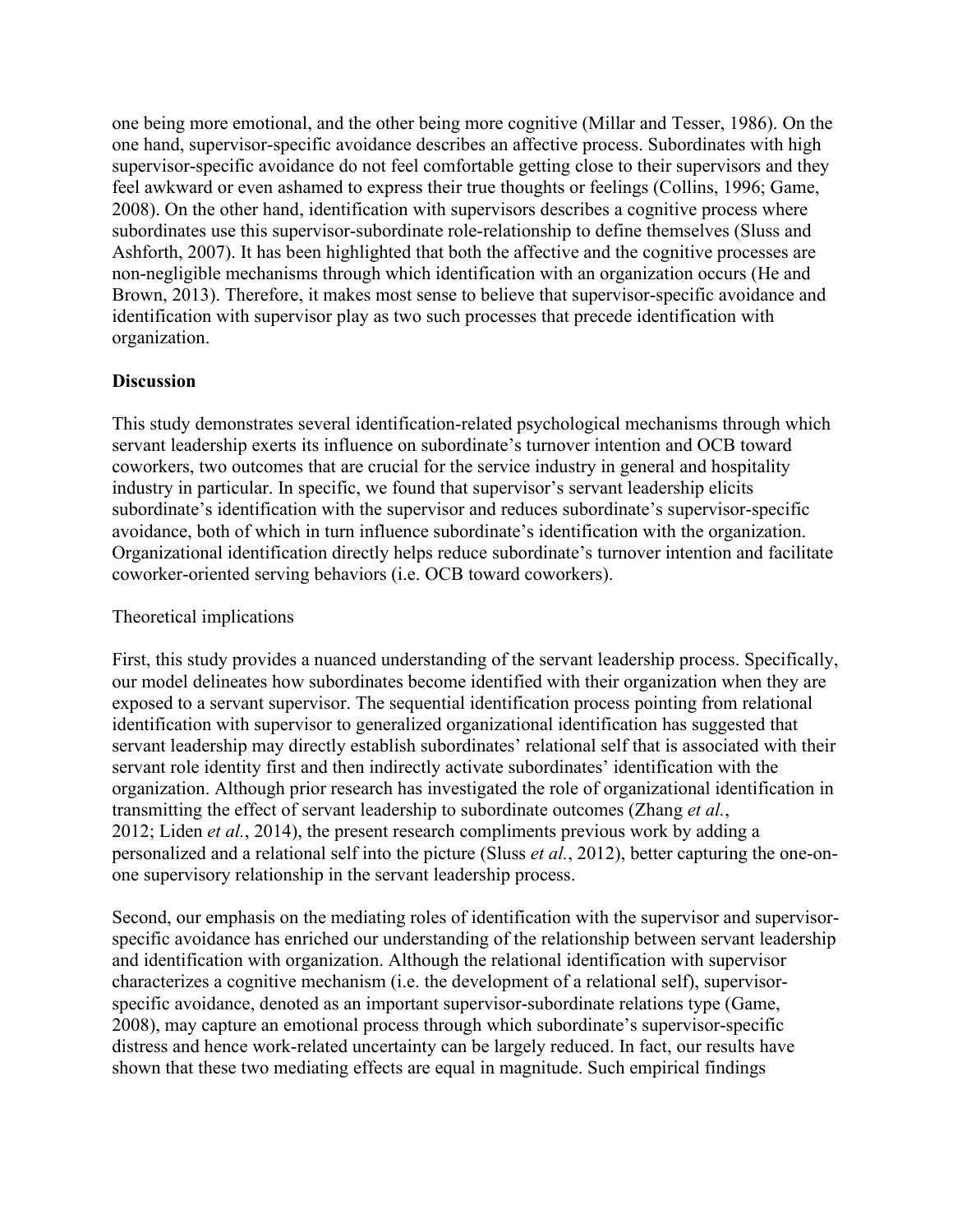underscore the uniqueness of supervisor-specific avoidance in explaining the effects of leadership in general and servant leadership in particular.

Third, servant leadership is more likely to be developed in a low-power distance culture (van Dierendonck, 2011). However, culture should matter not only in terms of how servant leadership emerges but also in terms of how culture affects outcomes. This study examines the effects of servant leadership in China, a country characterized by a high-power distance culture. Given that equality is not as much expected as in a Western culture, servant leadership may be more powerful in exerting positive effects. By demonstrating servant leadership behaviors, a supervisor is acting in a way that is beyond the subordinate's expectations and thus likely produces more favorable outcomes. This speculation is consistent with our finding that servant leadership can reduce a subordinate's supervisor-specific avoidance, serving as a key intervening mechanism that further translates servant leadership's effects.

Finally, serving others and turnover intentions are two important subordinate outcomes in a service industry and that servant leadership is powerful in influencing both (Hunter *et al.*, 2013). This study strengthens these arguments by providing a theoretical account for how it occurs from a social identity perspective, and sheds light on the value of servant leadership behaviors in servant personnel management.

## Strengths, limitations, and future research

This study is featured by a research design where we collected data in several real organizations in the same industry (i.e. hospitality), obtained information from two sources, and introduced a time lag between the two waves of data collection. Our test of mediation hypotheses was performed with an advanced analytical approach (i.e. bootstrapping) to provide a more accurate estimation of the indirect effects. Model comparisons (i.e. *χ*2 difference tests) were performed to lead to our final model, and the empirical results were backed up with theoretical explanations.

One of the weaknesses of this study was the use of cross-sectional design in making causal inferences among servant leadership, the three mediators, and turnover intention, all of which were rated by the same subordinate at once. However, servant leadership is unlikely to be caused by subordinates' psychological states, both in theory and in practice. Meanwhile, the model comparisons have allowed us to elucidate the most plausible sequence among the three mediators. A preferred way would be to use a cross-lagged panel design to rule out alternative explanations, or to use a pure longitudinal design to examine changes in variables over time. Another weakness is the issue of nested data structure (i.e. subordinates are nested in supervisors). However, we have empirically shown that non-independence is not a concern in our sample due to very small portions of variance in the outcome variables (6-7 percent) explained by a between level. We encourage future research to examine the non-independence issue whenever there appears concern, but more ideally, to perform sampling at the level where analysis is to be conducted.

Implications for practice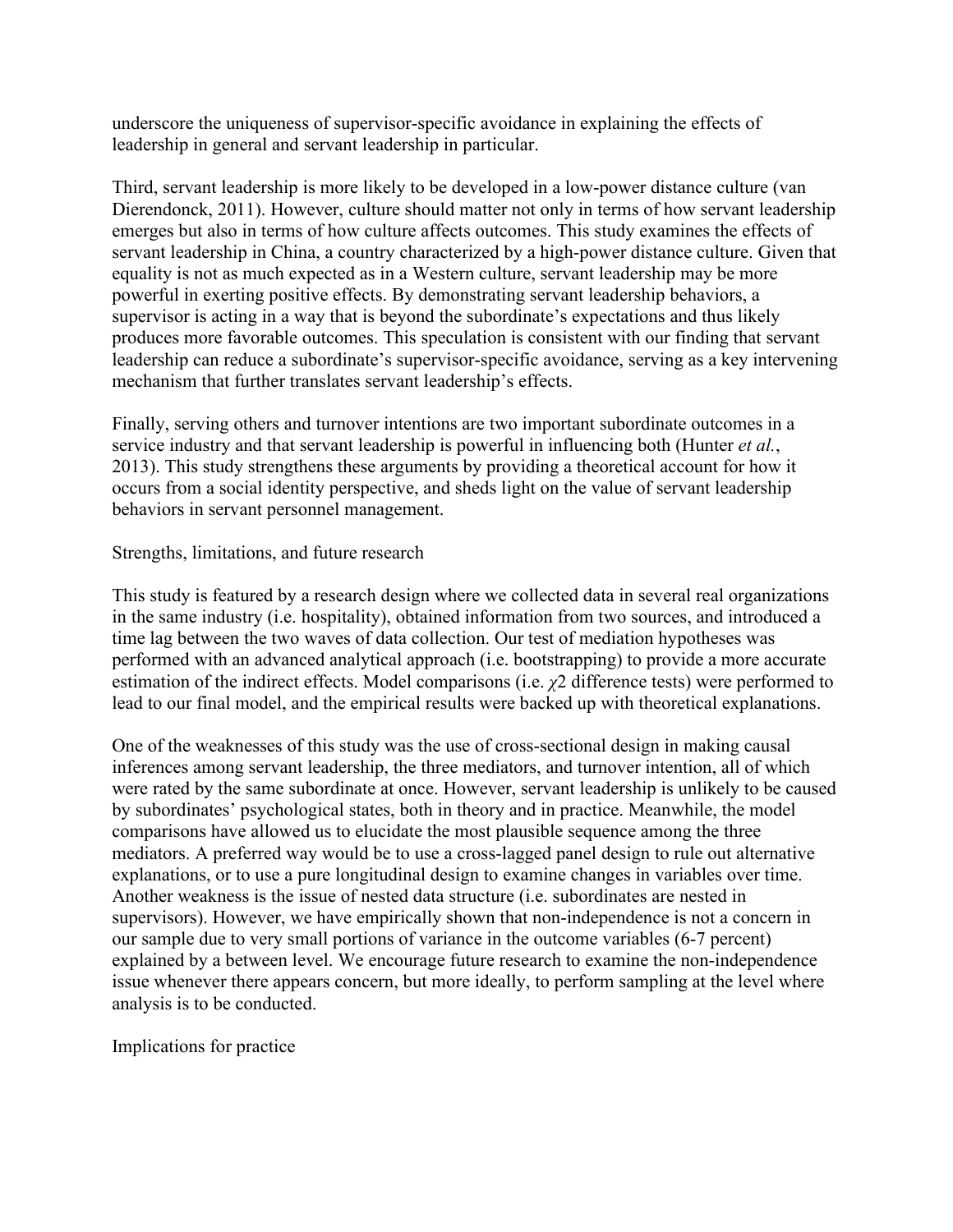Several practical implications for managing service personnel can be drawn from our research findings. First, our results indicate that servant leadership is powerful in encouraging subordinate's other-oriented behaviors and reducing their turnover intentions. Thus, supervisors should practice these servant leadership behaviors to better serve their subordinates and help them realize their full potential. Second, this study shows that servant leadership elicits a subordinate's integrated self, encompassing role identity, relational identity, and organizational identity, centered on a spirit of serving. Supervisors should use a symbolic management strategy to make individual subordinate's role identity salient and to provide compelling images of what the organization represents (Ashforth and Mael, 1989). In doing so, once the serving spirit has been incorporated as a defining characteristic of the self, we would expect more other-oriented serving behaviors or more broadly prosocial behaviors. Third, supervisors should be cautious about employees' emotional experience in the supervisory relationship and the potential negative effects of negative affectivity, especially of individuals who have a dispositional avoidance orientation (Collins, 1996). Finally, this study has provided insights concerning how to manage Chinese post-1980s, the majority of our sample employees. Their values have been said to be different from older generations, that is, they are more self-centered and afraid of hardship. To change their work attitude, leadership can play an important role, and servant leadership, as far as this research is concerned, has shown its great utility.

### Conclusion

With an increasing interest in the study of servant leadership, this study has extended the literature and provided a nuanced explanation of the identification processes underlying servant leadership. Our differentiation between relational identification with supervisor and collective identification with organization has shed light on a socialization mechanism through which subordinates come to demonstrate other-oriented service behaviors and choose not to leave the organization. Additionally, the way that servant leadership helps eliminate subordinate's fear in a supervisory relationship has proved to be in-negligible in enhancing organizational identification. We encourage future research to delve into various phenomena associated with servant leadership, service industry, and service behaviors at large.

## **Corresponding author**

Zhonghua Gao can be contacted at:  $gzhruc@gmail.com$ 

## **References**

- Ashforth, B.E. and Mael, F. (1989), "*Social identity theory and the organization*", *Academy of Management Review* , Vol. 14 No. 1, pp. 20-39.
- Babakusa, E. , Yavas, U. and Ashill, N.J. (2010), "*Service worker burnout and turnover intentions: roles of person-job fit, servant leadership, and customer orientation*", *Services Marketing Quarterly* , Vol. 32 No. 1, pp. 17-31.
- Barsade, S.G. (2002), "*The ripple effect: emotional contagion and its influence on group behavior*", *Administrative Science Quarterly* , Vol. 47 No. 4, pp. 644-675.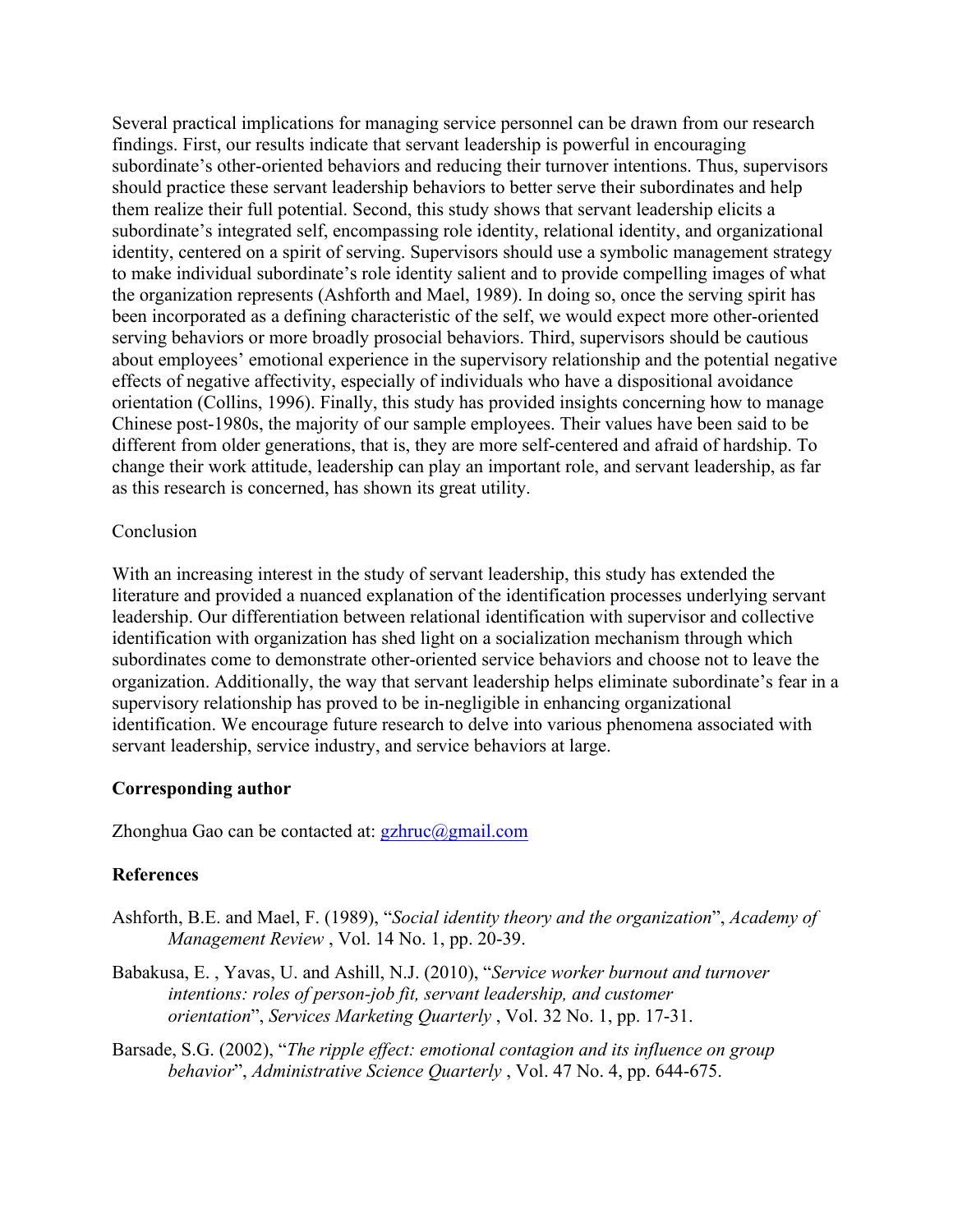- Chen, G. , Ployhart, R.E. , Thomas, H.C. , Anderson, N. and Bliese, P.D. (2011), "*The power of momentum: a new model of dynamic relationships between job satisfaction change and turnover intentions*", *Academy of Management Journal* , Vol. 54 No. 1, pp. 159-181.
- Chen, Z.X. , Tsui, A.S. and Farh, J. (2002), "*Loyalty to supervisor vs organizational commitment: relationships to employee performance in China*", *Journal of Occupational and Organizational Psychology* , Vol. 75 No. 3, pp. 339-356.
- Collins, J. (1996), "*Aligning action and values*", *Leader to Leader* , Vol. 1996 No. 1, pp. 19-24.
- DeRue, D.S. and Ashford, S.J. (2010), "*Who will lead and who will follow? A social process of leadership identity construction in organizations*", *Academy of Management Review* , Vol. 35 No. 4, pp. 627-647.
- Game, A.M. (2008), "*Negative emotions in supervisory relationships: the role of relational models*", *Human Relations* , Vol. 61 No. 3, pp. 355-393.
- Greenleaf, R.K. (1970), *The Servant as Leader* , The Robert K. Greenleaf Center, Newton Centre, MA.
- He, H. and Brown, A.D. (2013), "*Organizational identity and organizational identification: a review of the literature and suggestions for future research*", *Group & Organization Management* , Vol. 38 No. 1, pp. 3-35.
- Hunter, E.M. , Neubert, M.J. , Perry, S.J. , Witt, L.A. , Penney, L.M. and Weinberger, E. (2013), "*Servant leaders inspire servant followers: antecedents and outcomes for employees and the organization*", *Leadership Quarterly* , Vol. 24 No. 2, pp. 316-331.
- Jermier, J.M. and Schriesheim, C.A. (1978), "*Causal analysis in the organizational sciences and alternative model specification and evaluation*", *Academy of Management Review* , Vol. 3 No. 2, pp. 326-337.
- Kark, R. and Shamir, B. (2002), "*The influence of transformational leadership on followers' relational versus collective self-concept*", Academy of Management Proceedings & Membership Directory, pp. D1-D6.
- Liden, R. , Wayne, S. , Liao, C. and Meuser, J. (2014), "*Servant leadership and serving culture: influence on individual and unit performance*", *Academy of Management Journal* , Vol. 57 No. 5, pp. 1434-1452.
- Liden, R.C. , Wayne, S.J. , Zhao, H. and Henderson, D.J. (2008), "*Servant leadership: development of a multidimensional measure and multilevel assessment*", *Leadership Quarterly* , Vol. 19 No. 2, pp. 161-177.
- MacKinnon, D.P. , Lockwood, C.M. and Williams, J. (2004), "*Confidence limits for the indirect effect: distribution of the product and resampling methods*", *Multivariate Behavioral Research* , Vol. 39 No. 1, pp. 99-128.
- Millar, M.G. and Tesser, A. (1986), "*Effects of affective and cognitive focus on the attitudebehavior relation*", *Journal of Personality and Social Psychology* , Vol. 51 No. 2, pp. 270-276.